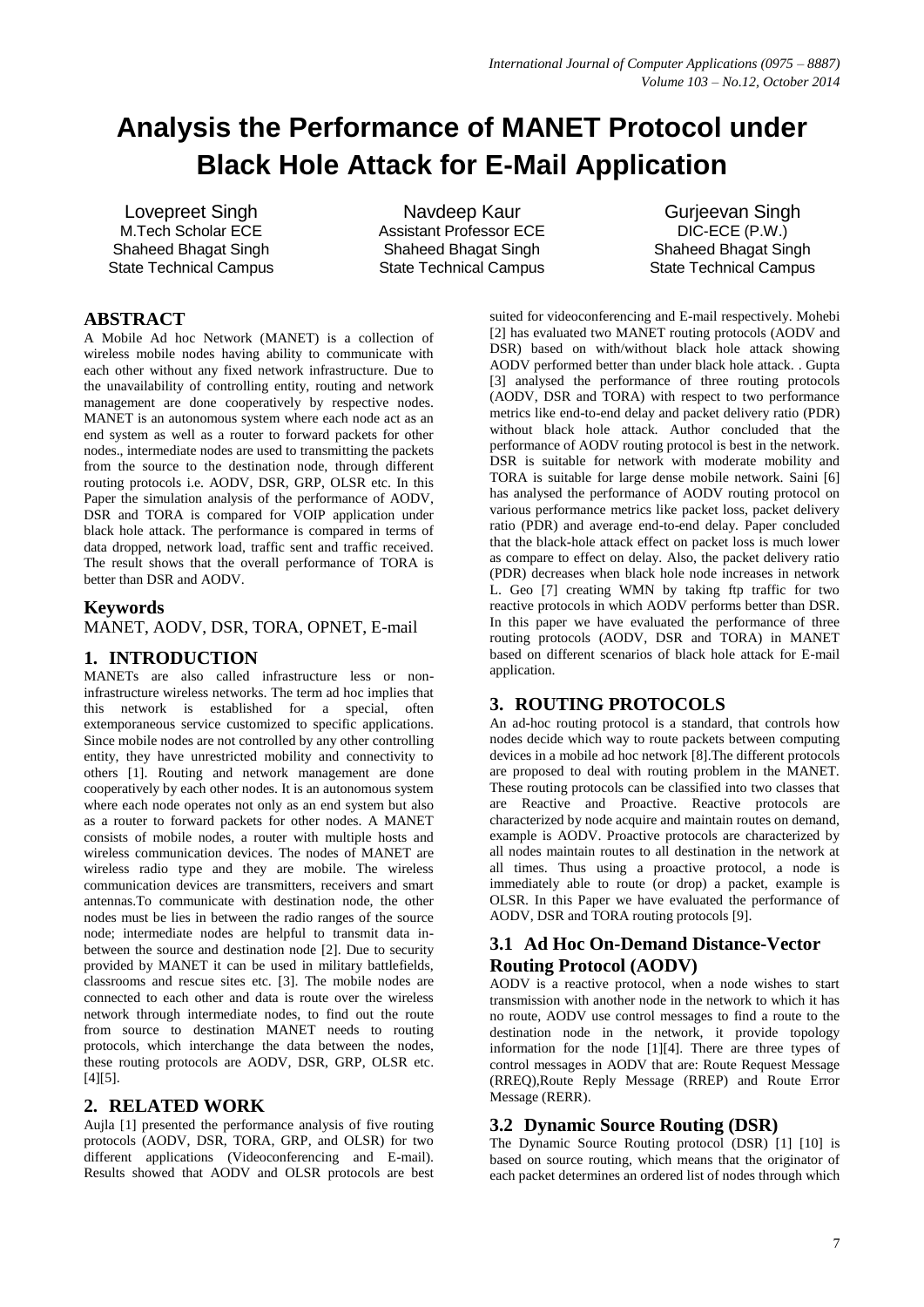the packet must pass while travelling to the destination. The key advantage of a source routing design is that intermediate nodes do not need to maintain up-to-date routing information in order to route the packets that they forward, since the packet's source has already made all of the routing decisions [11]. This fact, coupled with the entirely on-demand nature of the protocol, eliminates the need for any type of periodic route advertisement or neighbor detection packets. It computes the routes when necessary and then maintains them. Source routing is a routing technique in which the sender of a packet determines the complete sequence of nodes through which the packet has to pass; the sender explicitly lists this route in the packet's header, identifying each forwarding "hop" by the address of the next node to which to transmit the packet on its way to the destination host. There are two significant stages in working of DSR: Route Discovery and Route Maintenance. A host initiating a route discovery broadcasts a route request packet which may be received by those hosts within wireless transmission range of it. The route request packet identifies the host, referred to as the target of the route discovery, for which the route is requested. If the route discovery is successful, the initiating host receives a route reply packet listing a sequence of network hops through which it may reach the target. While a host is using any source route, it monitors the continued correct operation of that route. This monitoring of the correct operation of a route in use is called route maintenance. When route maintenance detects a problem with a route in use, route discovery may be used again to discover a new, correct route to the destination.

# **3.3 Temporally Ordered Routing Algorithm (TORA)**

TORA is Temporally Ordered Routing Algorithm which is the one algorithm from basic link reversal algorithm. Basic functionality of TORA can be divided into three main processes: Creating Routes can be created by assigning the directions to the links for whole network or sometimes to the part of the network as desired. Maintaining routes refers to the topological changes which are always expected in the mobility environment where MANETs are worked on. By this, it means that when there is a topological change, all the routes to the destination have to be re-established and redefined within a finite time. Erasing route is one process to erase the other routes from the network and is done by clear (CLR) messages [12].

### **4. MISBEHAVIOUR NODES**

Misbehavior nodes are those nodes having different behavior with respect to other nodes. Misbehavior nodes reduce the performance of network because they drop the packet at the time of communication, and it is always the intermediate nodes along a path, they do not forward packets to others because of negative effect on the performance of the network. This issue has been considered by many researchers that shown a small percentage of selfish nodes can significantly reduce the overall performance of the network. One of the major sources of energy consumption in the mobile nodes of MANETs is wireless transmission. A misbehavior node may refuse to forward data packets for other node in order to conserve its own.

### **5. SECURITY IN MANET**

Security is the most important concern for the basic functionality of network, due to features like open medium, changing its topology dynamically, lack of central monitoring management, cooperative algorithms and no clear defense mechanism in MANET [13]. Security threats in an ad hoc network can be classified into passive and active attacks. A passive attack does not disrupt operation of a routing protocol, but only attempts to retrieve valuable information by listening to routing traffic, which makes it very difficult to detect. An active attack is an attempt to improperly modify data, gain authentication, or procure authentication by inserting false packet transition through the network. A black hole attack can be achieved by a single-node or by several nodes in collusion.

# **5.1 Routing table overflow attack**

A misbehavior node advertises routes that go to non-existent node to the authorized nodes, present in the network. An attacker can simply send excessive route advertisements to overflow the victim's routing table.

# **5.2 Routing cache poisoning attack**

In this attackers take advantages of the promiscuous mode of routing table updating, in which a node overhearing any packer may add the routing information contained in that packet header to its own route cache, even if that node is not on the path.

# **5.3 Black Hole attack**

Its effect on MANET in two ways, firstly a misbehavior node advertises the route with less hope count for a given destination. Once route is established via misbehavior node then it will drop all the data packets, Secondly once route is established via misbehavior nodes then it will drop the data packets selectively [13].

# **6. SIMULATION ENVIRONMENT**

In carrying out the performance of AODV, DSR and TORA in the presence of black hole attack for applications E-mail application we have performed four different the following experiments in which 100, 125, 150 and 175 black hoe nodes are considered in first, second, third and fourth scenario respectively. In each scenario the placement of nodes is random over an area of 1000\*1000. The simulation was run for 300s with a seed value of 128. OPNET Simulator 14.5 [8] was used to analyze the performance of AODV, DSR and TORA protocol. We used OPNET modeler, as OPNET modeler provides a comprehensive development environment supporting the modeling of communication network and distributed systems and it also support the both applications. OPNET modeler provides better environment for simulation, data collection and data analysis [14]. The Simulation parameters used in our scenario are shown in Table 1.

|  |  | <b>Table 1 Simulation Parameters</b> |
|--|--|--------------------------------------|
|--|--|--------------------------------------|

| <b>Network</b>           | Values                                 |
|--------------------------|----------------------------------------|
| Parameters               |                                        |
|                          |                                        |
| Number of Nodes          | 200                                    |
|                          |                                        |
| Number of Black          | 100, 125, 150, 175                     |
| Hole Nodes               |                                        |
|                          |                                        |
| <b>Simulation Time</b>   | $60 \text{ sec} (1 \text{ min})$       |
|                          |                                        |
| Simulation Area          | $1000 \text{ m} \times 1000 \text{ m}$ |
|                          |                                        |
| <b>Routing Protocols</b> | AODV, DSR, TORA                        |
|                          |                                        |
| Data Rate                | 18mbps                                 |
|                          |                                        |
| PHY Char.                | PHY 802.11g                            |
|                          |                                        |
| <b>Application Name</b>  | E-mail                                 |
|                          |                                        |
| Simulator                | Opnet Modeler 14.5                     |
|                          |                                        |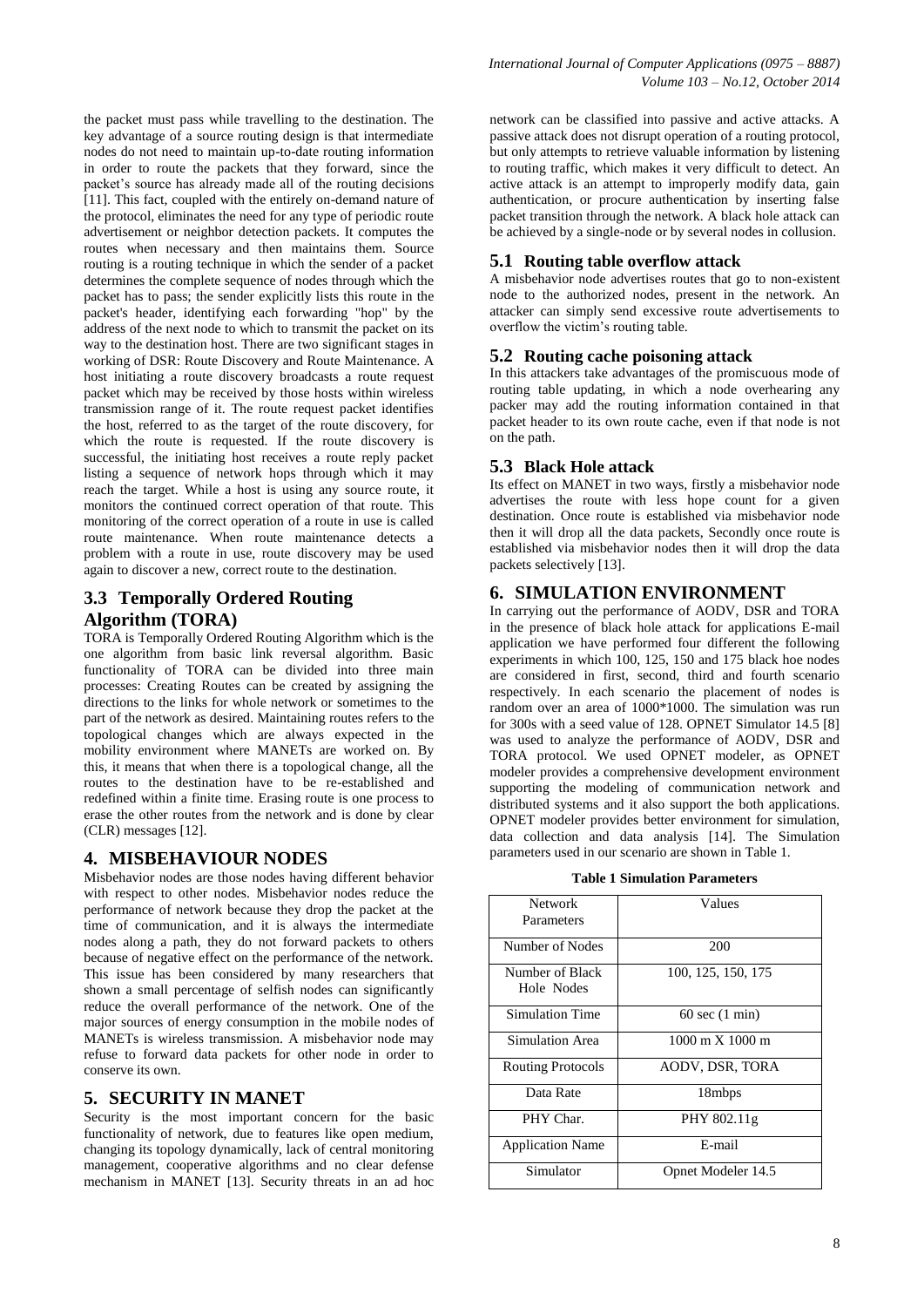#### **7. RESULTS**

Simulation is conducted to evaluate the performance of Mobile Ad Hoc Network using OPNET version 14.5. All the result is clarified in the presence of AODV, DSR and TORA routing protocols. The result is evaluated by varying the number of black hole nodes for E-mail application. We analyzed the performance in the terms of data dropped; network load, traffic sent and traffic received using different range of scenario.

#### **7.1 Data Dropped**

The traffic (bits/sec) received by the higher layer of all WLAN nodes in the network dropped as a result of consistently failing retransmissions. The number of higher layer packets is dropped because the node could not receive any ACKs for the retransmissions of those packets or their fragments, or the packets reached to the transmit lifetime limit. Figure 1 and Table 2 shows the data dropped for E-mail application. For AODV routing protocol, at the end of simulation time 60 sec traffic (bits/sec) received by higher layer of all WLAN nodes in the network is dropped i.e. 2,987.666, 358.4 and 6.4 (bits/sec) in first, second and third scenario respectively. Figure 1 (a-c) and Table 2 show that DSR protocol has maximum data dropped at 60 sec of simulation time i.e. 9,587.2, 6,469.333 and 1,085.333 in first, second and third scenario respectively. TORA shows 4,722.666, 2,813.333 and 8,460.8 (bits/sec) data dropped in first, second and third scenario respectively which, is less than DSR protocol but more than AODV protocol. Results show that in the fourth scenario data dropped by each routing protocol is 0. The simulation results show that AODV has least data dropped as compared to DSR and TORA routing protocols.



**(a)**



**(b)**





**Fig 1: Data Dropped for different black hole nodes (a) 100 (b) 125 (c) 150 and (d) 175 nodes.**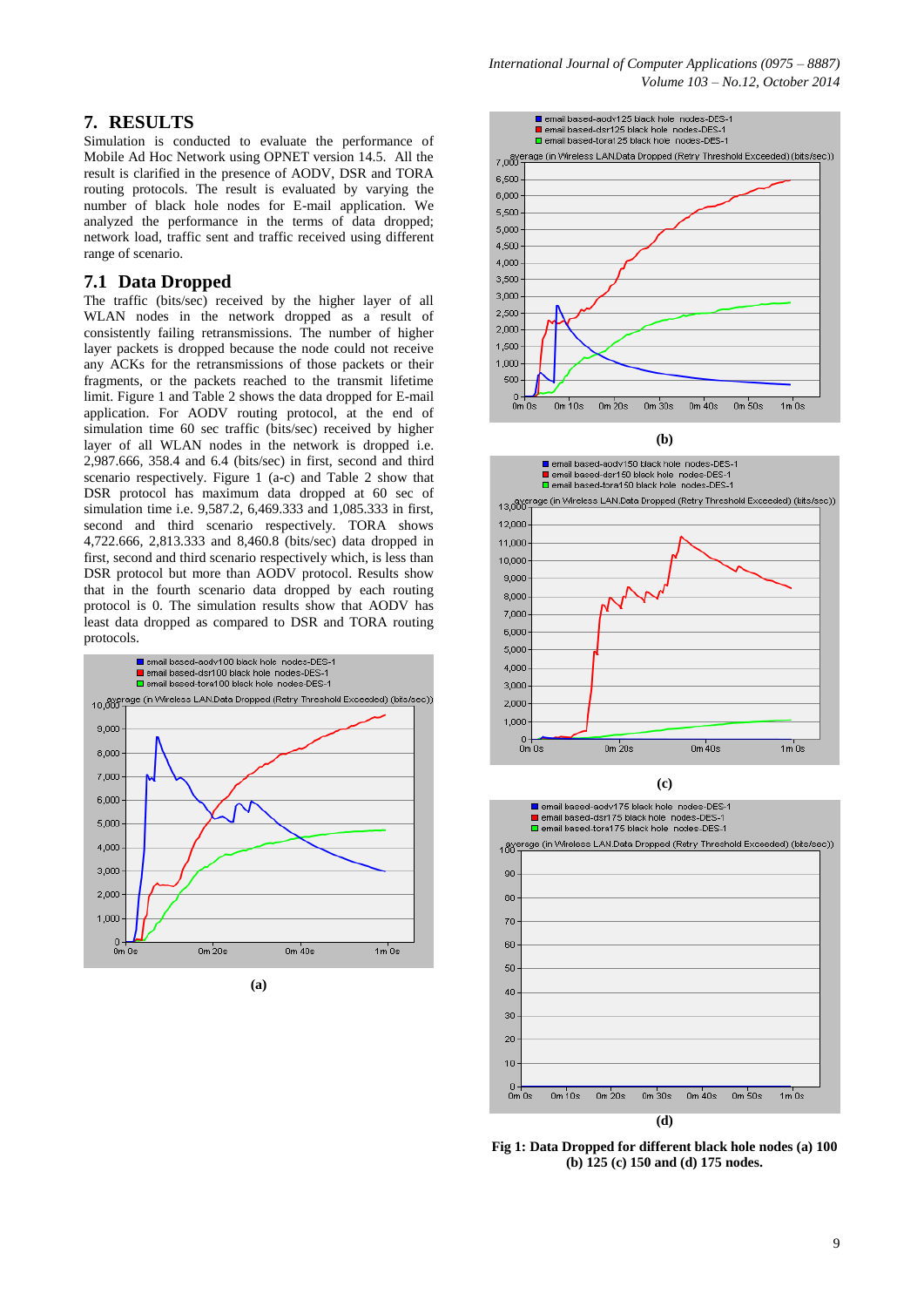### **7.2 Network Load**

The total end-to-end delay received by the higher layer of all WLAN nodes affects the overall load of the network depending on routing protocols used in MANETs. Figure 2 and Table 3 shows the network load for E-mail application. TORA routing protocol shows lowest network load i.e. 246,688, 202,773.333 and 176,729.066 bits/sec in first, second and third scenario compared to AODV and DSR. This is due to reason that depending on TORA routing protocol the higher layer of all nodes in the network received lowest endto-end delay that affects the overall load of the network. But in fourth scenario both AODV and DSR routing protocols have same network load i.e. 60,678.933 bits/sec at 60 sec of simulation time which is less than TORA i.e. 120,762.133 bits/sec. The overall performance of TORA routing protocol shows less network load than AODV and DSR.



**(a)** Annotation: BSS 0 email based-andy125 black hole, nodes-DES-1 Annotation: BSS 0 email based-dsr125 black hole\_nodes-DES-1 Annotation: BSS 0 email based-tora125 black hole nodes-DES-1 average (in Wireless LAN.Network Load (bits/sec))  $1.500,000$ 1,400,000 1,300,000 1,200,000 1,100,000 1,000,000 900,000 800,000 700,000 600,000 500,000 400,000 300,000 200,000 100,000  $\Omega$  $0m$  40s  $0m$   $0s$  $0m\overline{20s}$  $1m$ 0s



### **7.3 Traffic Sent**

Average number of packets per second submitted to the transport layers by all email applications in the network. Figure 3 and Table 4 shows traffic sent (packets/sec) for Email application. TORA routing protocol shows lowest traffic sent i.e. 0 (packets/sec) in first, second and third scenario compared to AODV and DSR. In fourth scenario TORA has 3.13 (packets/sec) traffic sent which is also less from both AODV and DSR routing protocols at 60 sec of simulation time. Traffic sent by AODV protocol is 10.66, 12.13, 7.53 and 3.78 (packets/sec). AODV is better than other routing protocols.





**Fig 2: Network Load for different black hole nodes (a) 100 (b) 125 (c) 150 and (d) 175 nodes.**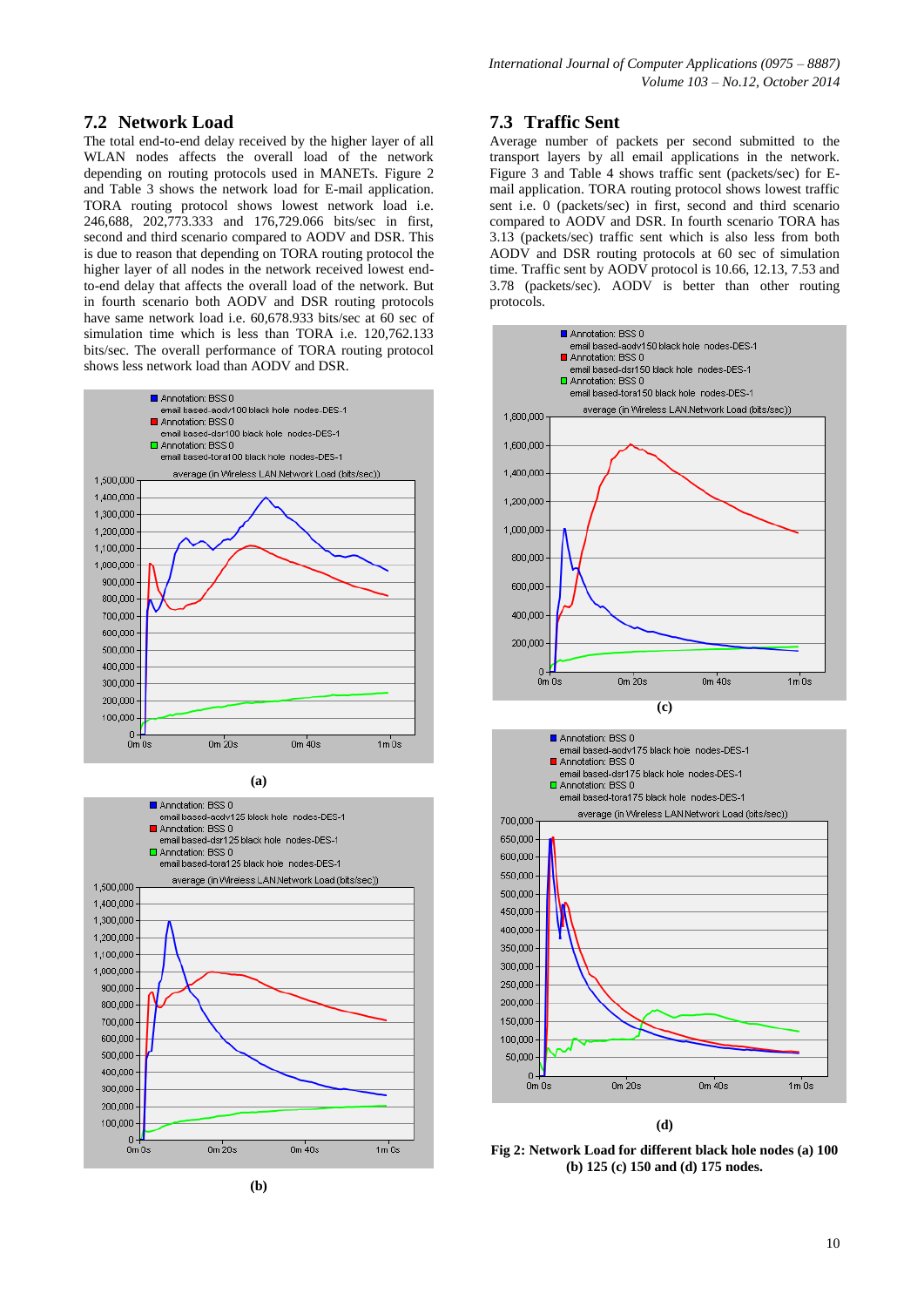### **Table 2 Data Dropped of AODV, DSR and TORA**

| Data Dropped (bits\sec) for 100 black hole nodes |                                                  |                                                  |                        |  |  |
|--------------------------------------------------|--------------------------------------------------|--------------------------------------------------|------------------------|--|--|
| <b>Simulation Time (sec)</b>                     | <b>AODV</b> (bits\sec)                           | <b>DSR</b> (bits\sec)                            | <b>TORA</b> (bits\sec) |  |  |
| 10                                               | 7,087.719                                        | 2.367.407                                        | 1.555.555              |  |  |
| 20                                               | 5,197.714                                        | 5,589.333                                        | 3,398.095              |  |  |
| 30                                               | 5,815.424                                        | 7.286.797                                        | 4.036.601              |  |  |
| 40                                               | 4,298.357                                        | 8,170.196                                        | 4.440.597              |  |  |
| 50                                               | 3,496.784                                        | 8.998.901                                        | 4,655.686              |  |  |
| 60                                               | 2.987.666                                        | 9.587.2                                          | 4,722.666              |  |  |
|                                                  |                                                  | Data Dropped (bits\sec) for 125 black hole nodes |                        |  |  |
| <b>Simulation Time (sec)</b>                     | <b>AODV</b> (bits\sec)                           | <b>DSR</b> (bits\sec)                            | <b>TORA</b> (bits\sec) |  |  |
| 10                                               | 1,991.111                                        | 2,325.925                                        | 800                    |  |  |
| 20                                               | 1024                                             | 3,422.476                                        | 1,622.857              |  |  |
| 30                                               | 689.230                                          | 4,862.745                                        | 2,237.908              |  |  |
| 40                                               | 527.058                                          | 5,674.975                                        | 2,488.888              |  |  |
| 50                                               | 421.647                                          | 6.123.921                                        | 2.701.176              |  |  |
| 60                                               | 358.4                                            | 6.469.333                                        | 2.813.333              |  |  |
|                                                  |                                                  | Data Dropped (bits\sec) for 150 black hole nodes |                        |  |  |
| <b>Simulation Time (sec)</b>                     | <b>AODV</b> (bits\sec)                           | <b>DSR</b> (bits\sec)                            | <b>TORA</b> (bits\sec) |  |  |
| 10                                               | 35.55                                            | 296.296                                          | 35.55                  |  |  |
| 20                                               | 18.28                                            | 7,352.380                                        | 243.809                |  |  |
| 30                                               | 12.30                                            | 8,193.464                                        | 522.875                |  |  |
| 40                                               | 9.41                                             | 10.179.710                                       | 764.705                |  |  |
| 50                                               | 7.529                                            | 9.307.607                                        | 963.137                |  |  |
| 60                                               | 6.4                                              | 1.085.333                                        | 8,460.8                |  |  |
|                                                  | Data Dropped (bits\sec) for 175 black hole nodes |                                                  |                        |  |  |
| <b>Simulation Time (sec)</b>                     | <b>AODV</b> (bits\sec)                           | <b>DSR</b> (bits\sec)                            | <b>TORA</b> (bits\sec) |  |  |
| 10                                               | 0                                                | 0                                                | 0                      |  |  |
| 20                                               | 0                                                | $\mathbf{0}$                                     | 0                      |  |  |
| 30                                               | 0                                                | 0                                                | 0                      |  |  |
| 40                                               | 0                                                | 0                                                | 0                      |  |  |
| 50                                               | 0                                                | 0                                                | 0                      |  |  |
| 60                                               | 0                                                | 0                                                | 0                      |  |  |

### **Table 3 Network Load of AODV, DSR and TORA**

| Network Load (bits\sec) for 100 black hole nodes |                                                  |                                                  |                        |  |
|--------------------------------------------------|--------------------------------------------------|--------------------------------------------------|------------------------|--|
| <b>Simulation Time (sec)</b>                     | <b>AODV</b> (bits\sec)                           | DSR (bits\sec)                                   | <b>TORA</b> (bits\sec) |  |
| 10                                               | 1,147,454.814                                    | 740,657.777                                      | 124,429.629            |  |
| 20                                               | 1,151,155.809                                    | 992,019.809                                      | 165,782.852            |  |
| 30                                               | 1,401,616.732                                    | 1,076,480                                        | 191,179.084            |  |
| 40                                               | 1,166,812.753                                    | 977,745.314                                      | 216,780.676            |  |
| 50                                               | 1,054,327.215                                    | 884,828.235                                      | 234,694.901            |  |
| 60                                               | 964,766.4                                        | 817,719.466                                      | 246,688                |  |
|                                                  |                                                  | Network Load (bits\sec) for 125 black hole nodes |                        |  |
| <b>Simulation Time (sec)</b>                     | <b>AODV</b> (bits\sec)                           | <b>DSR</b> (bits\sec)                            | <b>TORA</b> (bits\sec) |  |
| 10                                               | 978,899.649                                      | 893,549.473                                      | 110,266.666            |  |
| 20                                               | 529.789.476                                      | 985,159.619                                      | 140,929.523            |  |
| 30                                               | 435,725.128                                      | 916,285.128                                      | 164,348.717            |  |
| 40                                               | 343,694.685                                      | 824,503.188                                      | 180,931.400            |  |
| 50                                               | 298,400.627                                      | 757.132.549                                      | 195,811.705            |  |
| 60                                               | 262.418.666                                      | 707.708.8                                        | 202,773.333            |  |
|                                                  |                                                  | Network Load (bits\sec) for 150 black hole nodes |                        |  |
| <b>Simulation Time (sec)</b>                     | <b>AODV</b> (bits\sec)                           | <b>DSR</b> (bits\sec)                            | <b>TORA</b> (bits\sec) |  |
| 10                                               | 500,918.518                                      | 1,120,788.148                                    | 115,585.185            |  |
| 20                                               | 301,962.666                                      | 1,583,850.666                                    | 137,935.238            |  |
| 30                                               | 237.384.615                                      | 1,400,644.102                                    | 148,712.820            |  |
| 40                                               | 188,510.917                                      | 1,207,666.086                                    | 160.350.862            |  |
| 50                                               | 165,083.607                                      | 1,076,089.098                                    | 165,083.607            |  |
| 60                                               | 143,092.266                                      | 976.163.733                                      | 176,729.066            |  |
|                                                  | Network Load (bits\sec) for 175 black hole nodes |                                                  |                        |  |
| <b>Simulation Time (sec)</b>                     | <b>AODV</b> (bits\sec)                           | <b>DSR</b> (bits\sec)                            | <b>TORA</b> (bits\sec) |  |
| 10                                               | 264,059.259                                      | 295,337.543                                      | 85,460.740             |  |
| 20                                               | 141,060.571                                      | 170,558.476                                      | 99,184.761             |  |
| 30                                               | 100.851.241                                      | 118.796.339                                      | 163,094.379            |  |
| 40                                               | 79.247.149                                       | 87,805.990                                       | 165,920                |  |
| 50                                               | 69,835.294                                       | 69,835.294                                       | 141,338.980            |  |
| 60                                               | 60,678.933                                       | 60,678.933                                       | 120,762.133            |  |

### **Table 4 Traffic Sent of AODV, DSR and TORA**

| Traffic Sent (Packets\sec) for 100 black hole nodes |                                                     |                                                     |                       |  |
|-----------------------------------------------------|-----------------------------------------------------|-----------------------------------------------------|-----------------------|--|
| <b>Simulation Time (sec)</b>                        | <b>AODV</b> (Packets)                               | <b>DSR</b> (Packets)                                | <b>TORA (Packets)</b> |  |
| 10                                                  | 19.91                                               | 0                                                   | 0                     |  |
| 20                                                  | 17.85                                               | 0                                                   | 0                     |  |
| 30                                                  | 17.61                                               | 0                                                   | 0                     |  |
| 40                                                  | 14.42                                               | 0                                                   | 0                     |  |
| 50                                                  | 12.29                                               | 0                                                   | 0                     |  |
| 60                                                  | 10.66                                               | O                                                   | 0                     |  |
|                                                     |                                                     | Traffic Sent (Packets\sec) for 125 black hole nodes |                       |  |
| <b>Simulation Time (sec)</b>                        | <b>AODV</b> (Packets)                               | <b>DSR</b> (Packets)                                | <b>TORA</b> (Packets) |  |
| 10                                                  | 58.42                                               | 0                                                   | 0                     |  |
| 20                                                  | 30.87                                               | 0                                                   | 0                     |  |
| 30                                                  | 21.79                                               | 0                                                   | 0                     |  |
| 40                                                  | 16.74                                               | 0                                                   | 0                     |  |
| 50                                                  | 13.96                                               | 0                                                   | 0                     |  |
| 60                                                  | 12.13                                               | O                                                   | 0                     |  |
|                                                     |                                                     | Traffic Sent (Packets\sec) for 150 black hole nodes |                       |  |
| <b>Simulation Time (sec)</b>                        | <b>AODV (Packets)</b>                               | <b>DSR</b> (Packets)                                | <b>TORA</b> (Packets) |  |
| 10                                                  | 35.78                                               | 29.56                                               | 0                     |  |
| 20                                                  | 19.61                                               | 16.57                                               | 0                     |  |
| 30                                                  | 13.85                                               | 11.47                                               | 0                     |  |
| 40                                                  | 10                                                  | 8.60                                                | 0                     |  |
| 50                                                  | 8.76                                                | 6.88                                                | 0                     |  |
| 60                                                  | 7.53                                                | 5.86                                                | 0                     |  |
|                                                     | Traffic Sent (Packets\sec) for 175 black hole nodes |                                                     |                       |  |
| <b>Simulation Time (sec)</b>                        | <b>AODV</b> (Packets)                               | <b>DSR (Packets)</b>                                | <b>TORA</b> (Packets) |  |
| 10                                                  | 17.80                                               | 19.29                                               | 4.0                   |  |
| 20                                                  | 9.8                                                 | 10.66                                               | 2.4                   |  |
| 30                                                  | 6.79                                                | 7.45                                                | 5.35                  |  |
| 40                                                  | 5.29                                                | 5.58                                                | 4.60                  |  |
| 50                                                  | 4.44                                                | 4.44                                                | 3.73                  |  |
| 60                                                  | 3.78                                                | 4.2                                                 | 3.13                  |  |



**(a)**



**(b)**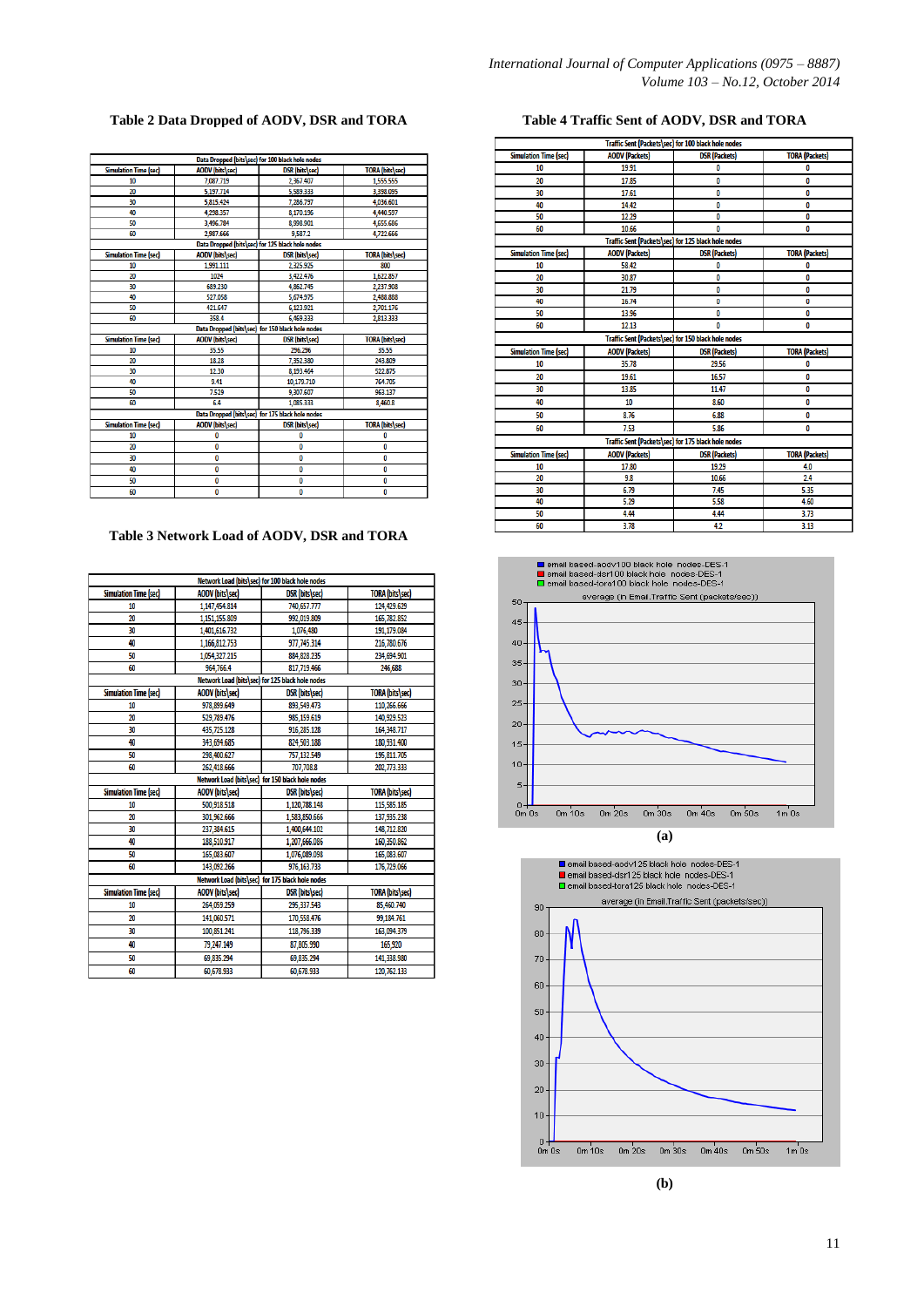

### **7.1 Traffic Received**

Average number of packets per second submitted to the transport layers by all email applications in the network. Figure 4 and Table 5 shows traffic sent (packets/sec) for Email application. TORA routing protocol shows lowest traffic sent i.e. 0 (packets/sec) in first, second and third scenario compared to AODV and DSR. In fourth scenario TORA has 3.13 (packets/sec) traffic sent which is also less from both AODV and DSR routing protocols at 60 sec of simulation time. Traffic sent by AODV protocol is 10.66, 12.13, 7.53 and 3.78 (packets/sec). AODV is better than other routing protocols.



**Fig 3: Traffic Sent for different black hole nodes (a) 100 (b) 125 (c) 150 and (d) 175 nodes.**



### **8. CONCLUSION**

We have considered the black hole attack in MANET to analyze the performance of AODV, DSR and TORA by varying no. of black hole nodes for E-mail application using OPNET 14.5. The results are carried out in terms of data dropped, network load, traffic sent and traffic received. Simulative results showed that AODV has least data dropped as compared to DSR and TORA routing protocols. The Investigation also showed that the overall performance of TORA routing protocol shows less network load than AODV and DSR. Also AODV has maximum traffic sent and received, as compared to other routing protocols.